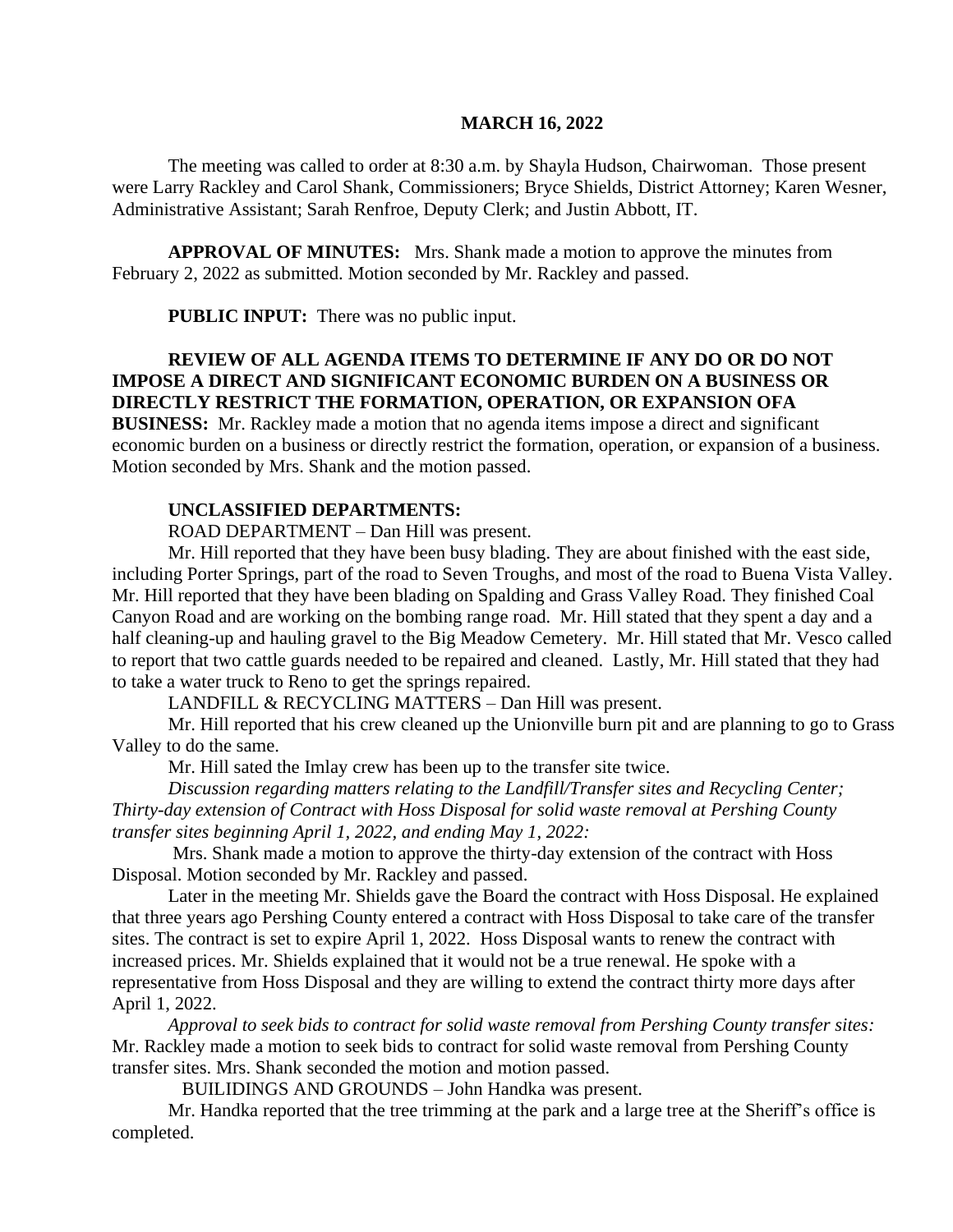Mr. Handka stated that part of the equipment and supplies have been delivered to the Senior Center.

Mr. Handka reported that with Spring upon us they have been preparing the ball fields. He stated that they have not turned on the water yet due to some freezing temperatures at night still.

Mr. Handka reported that he has contacted the Recreation Board to get the contractor out to work on the pool. In the meantime, his crew will drain and start cleaning it.

Mr. Handka stated that the new fuel pump for the Airport will be delivered on Monday.

*Approval for old Planning and Building Department pick-up to be transferred to Buildings and Grounds Department:* Mrs. Shank made a motion to approve the transfer of the 2003 Dodge pickup to be transferred from the Planning and Building Department to the Buildings and Grounds Department. Mr. Rackley seconded the motion and the motion passed.

*Approval to change propane service to Menesini Petroleum LLC:* Mrs. Hudson stated that this item was carried over due to the Board needing more information. Mr. Rackley stated that the tank is being repaired. Mr. Rackley stated that Granite Propane is already delivering to the Rye Patch area at \$2.90 a gallon. Mrs. Shank stated that Imlay is using AmeriGas at \$4.14 a gallon. Mr. Handka stated that Menesini Petroleum will do it for \$2.30 a gallon for Rye Patch, Imlay, and Grass Valley. Mr. Rackley stated that he does not want to approve a change. Mrs. Shank and Mrs. Hudson needed clarification on the price that Granite is charging. Mr. Rackley stated that Granite could deliver to Rye Patch and Imlay for \$2.90, Grass Valley would be too far. Mrs. Shank stated that Menesini should do Grass Valley and Imlay, and continue with Granite for the other areas.

Mrs. Shank made a motion to change the propane service to Menesini Petroleum for Grass Valley and Imlay. Mr. Rackley seconded the motion and the motion passed.

*Request from the Lion's Club to host one day Culpepper and Merriweather Circus at the McDougal Sports Complex on May 9,202:* Mr. Rackley stated that it would be one day and then the circus would head to Winnemucca. Mr. Handka stated that he does not have a problem with it if the Board approves and it doesn't conflict with other activities. Mr. Rackley assured the Board that it would be out in the dirt and not conflict with softball.

Mrs. Shank made a motion approving the request from the Lion's Club to host the circus on May 9, 2022, with communication continuing with John Handka. Mr. Rackley seconded the motion and the motion was passed.

SENIOR CENTER –Mrs. Shank asked where the Director is with the report. Mr. Rackley stated that he did not ask Ms. Canales to give a report. Mrs. Shank stressed that she needs to come and update the Board and the public.

*Salary Resolution, Alicia Rivas, Cook I:* It was noted that the Resolution will take effect on her hire date.

Mrs. Shank made a motion to approve the Salary Resolution for Alicia Rivas as a Cook I, Range 17, Step 3, \$10 per hour. Mr. Rackley seconded the motion and the motion passed.

COMMUNITY CENTER – Diana Munden was present.

Ms. Munden reported that things are going well at the Community Center. In January 2022 the center had 552 visitors with 31 events, 4 paying events with an income of \$900.00.

Ms. Munden stated in the month of February 2022 there were 728 visitors with 17 events, 7 paid events with an income of \$2,305.00.

Ms. Munden reported that March is projecting to be very good. Ms. Munden presented the Board with the first of a monthly spreadsheet. The sheet includes who used the room, dates rented, and what room was rented. So far in the month of March, there have been 1,235 visitors, 21 events with an income of \$3,690.00.

Ms. Munden reported that she has discovered that some groups have been sharing insurance. She recommends that we no longer allow that to happen. Mr. Shields stated that no one was aware it was happening. Mrs. Shank stated that it is not allowed.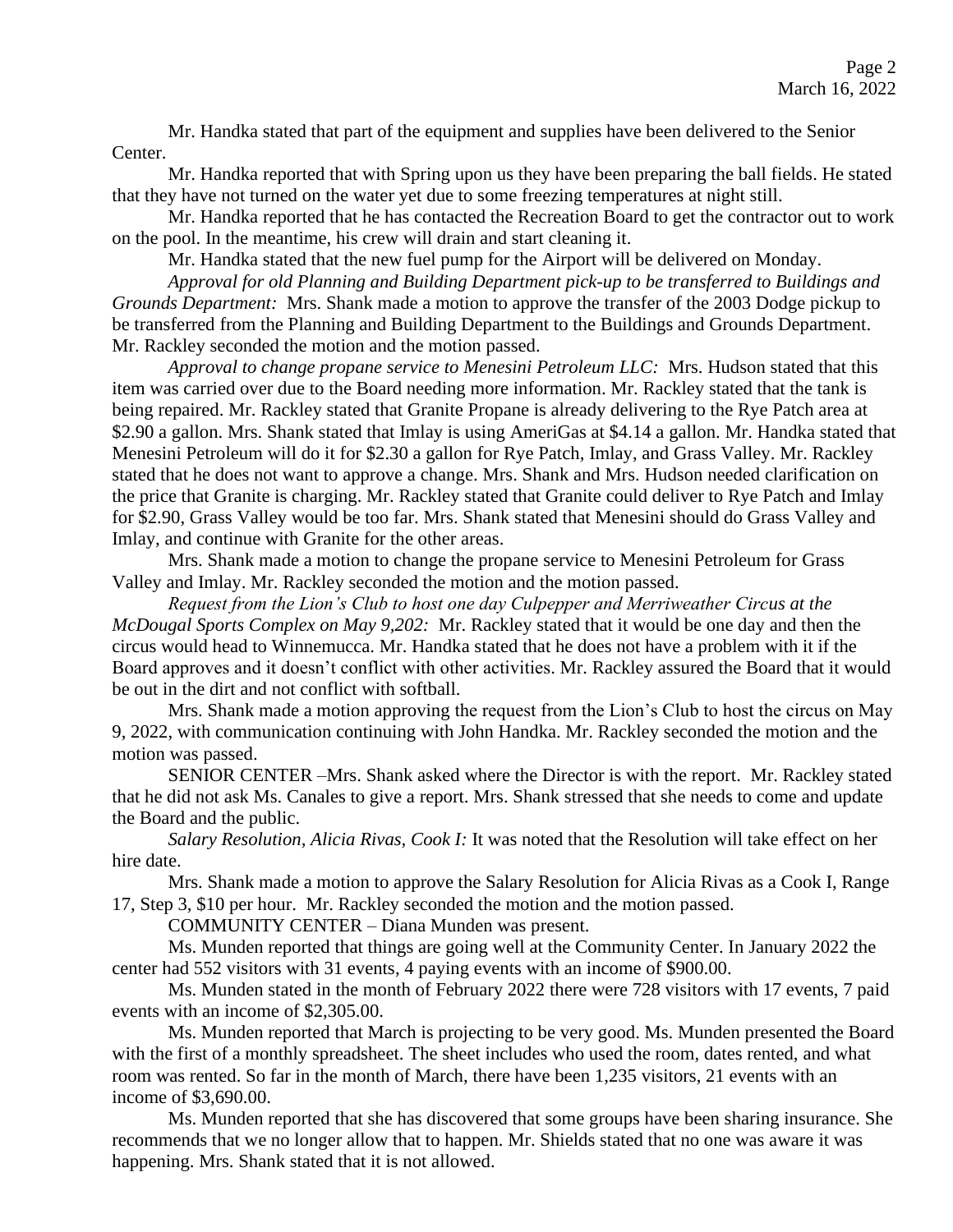Ms. Munden stated that she has an issue with individuals in the public having a key to the center. She feels that it is not good business practice. Mrs. Shank agreed with her and stated that the keys need to be collected. If the keys cannot be collected the locks will need to be changed.

*Approval to add local clubs to the definition of "Non-Profit designation fee structure; Modification to fee structure "for Profit Designation" to include Private Parties:* Ms. Munden stated that the designations need to be clarified. Ms. Munden presented examples of "open to the public" and "private party." Mrs. Shank stated that she had some reservations such as a non-profit group that are not local using the facilities at no charge. Mrs. Shank stated that by changing the definition of non-profit group it would raise the rate from \$90.00 to \$120.00 a \$30.00 difference. Mr. Rackley disagreed with the changes due to not wanting to make money off non-profit organizations. Mrs. Hudson commented that the center needs to be able to maintain the facility. Mrs. Shank stated that our rates are very low compared to other counties. Ms. Munden stated that she has done the research on other county rates and our rates are low. Mrs. Shank commented that there needs to be a definition for "private," and a revision date on the rate sheet. Mr. Shields feels that there should be a distinction between local non-profit and out of county non-profit. The local non-profit would not have a change in the rate due to benefitting the community in services, time, and education.

Mrs. Shank made a motion that on the first section with the two rooms remove item 3; On the sheet where there is one room remove the out of area rate; On the Tungsten and Rose Bud Rooms remove out of area and cross out local; On number four remove out of area and local. The sheet needs to include a definition for private and include a revision date.

Mr. Rackley asked for clarification on the raising of rates. Mr. Rackley stated that there needs to be a clarification on no-profits and recognized community service groups.

Mrs. Hudson seconded the motion. Mr. Rackley opposed due to not wanting to raise rates on non-profit groups. Motion carried.

Mrs. Shank would like to add to the next agenda a waiver for the sewing group.

# **PUBLIC HEARING ON ORDINANCE AMENDING CHAPTER 13.06, TITLE THIRTEEN, OF THE PERSHING COUNTY CODE BY PROVIDING THAT WASTE GENERATING ENTITIES SHALL BE DETERMINED BY THE "CLASSIFICATION" AND THAT ALL CLASSIFICATIONS IN LOVELOCK SHALL BE CHARGED A MULTIPLIER OF A BASE RATE OF \$12.00 EACH MONTH, WHILE CLASSIFICATIONS IN THE UNINCORPORATED AREAS OF PERSHING COUNTY SHALL BE CHARGED A MULTIPLIER OF THE BASE RATE OF \$13.00 EACH MONTH, EFFECTIVE JULY 1, 2022:**

Mrs. Shank made a motion to adopt Bill #351 amending the landfill fees and the classifications as provided. Mr. Rackley seconded the motion. The motion passed unanimously.

#### **UNCLASSIFIED DEPARTEMENTS, CONT.D:**

PERSHING COUNTY FIRE/AMBULANCE – Chief Rodney Wilcox was present.

*Request to obtain bid specs and go out to bid for new ambulance:* Mrs. Shank stated that she would not approve going to bid until the budget meetings occur. Mr. Rackley agreed with Mrs. Shank. Mrs. Shank asked for clarification on where the money for the new ambulance would come from. Chief Wilcox said that the money should come from the Emergency Vehicle Fund. Chief Wilcox pressed that the money is in the Fund. Mr. Rackley stated that the collections need to be remedied before moving forward. Mrs. Hudson stated that the collections due are \$400,000.00 over three years. Chief Wilcox stated that the County will only be able to collect a portion of the money due to Medicaid. Mr. Rackley stated that he is not against getting a new ambulance, but he is concerned about the billing and receiving of funds for the ambulance fees. Chief Wilcox stressed that they were promised a new ambulance every seven years. Mrs. Childs clarified that the new ambulance should come out of the Ambulance Fund and only if there was a short fall, the balance would come out of the Option Tax Fund. Mrs. Shank stated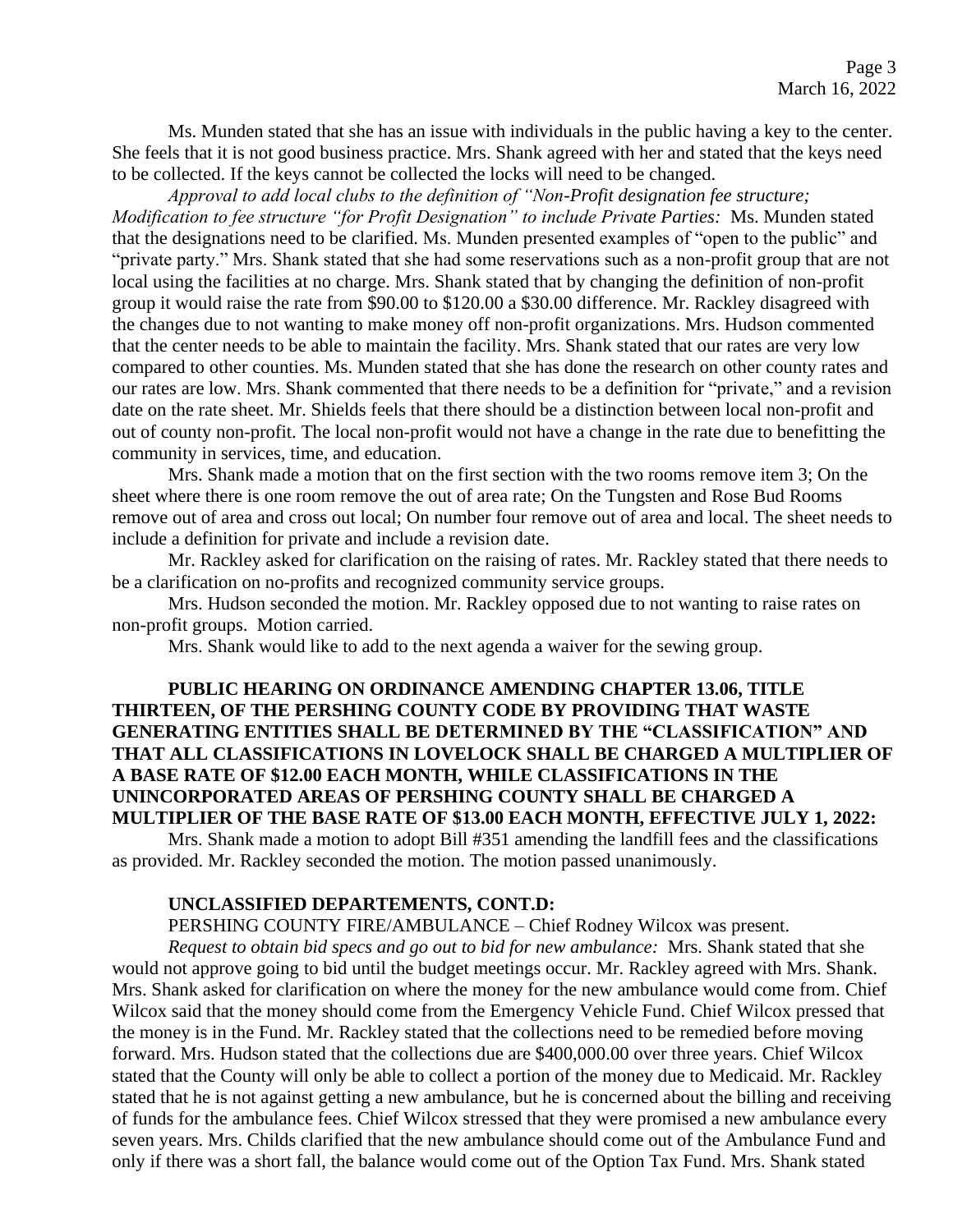that she doesn't have a problem with a new ambulance, but there needs to be attention brought to the billing and receiving of fees, including Medicaid. Mrs. Shank stated that the Medicaid application expired in 2018; she has been working on it since this past October. She has received a letter back from Medicaid and the name on the application is not the same as the permit. The name should be Pershing County Ambulance. The revised permit will be sent back to Medicaid. The Commissioners stressed that the billing and collecting needs to be remedied. Mr. Rackley asked Chief Wilcox how to fix the issue. Chief Wilcox replied that moving forward and hiring a person to do the billing would be the best. Mr. Rackley stated that there was one applicant that applied, and that person passed due to the pay not being enough. Chief Wilcox asked about the ambulance decision. Mrs. Shank stated that they would not decide today.

LOVELOCK FIRE DEPARTMENT – Chief Wilcox reported that the department currently has 18 firefighters, and the budget reflects that they can go up to 30. Fifteen of the firefighters are on PERS, and three are not. Five of the firefighters are taking a hazmat awareness class with 40-man hours into it. Also, they are taking an operations class with 80-man hours into that. There were eight fires with a total of 58-man hours. In the 15 days of March there were 6 fires with 50-man hours.

FIRE INSPECTION UPDATES – Chief Wilcox reported that there was a fire inspection done in Imlay yesterday for a propane outfit. Chief Wilcox reported that unfortunately, they were not able to sign off on it because of too many violations. Chief Wilcox provided the Board with pictures of said violations. Chief Wilcox stated that a building permit should not have been issued without a proper inspection. Chief Wilcox stated that he would like a heads-up from the Planning and Building Department on future permits issued. Mrs. Shank advised Chief Wilcox to work with Mr. Evans to get a system of communication.

### **PLANNING & BUILDING DEPARTMENT:** Mr. Evans was present.

REQUEST TO REVIEW AND DISCUSS TECHNICAL MEMORANDUM AND ITS APPENDIXES BY FARR WEST ENGINEERING RELATING TO THE GRASS VALLEY HYDROGRAPHIC BASIN 071 AND A RECOMMENDATION MADE BY THE PERSHING COUNTY PLANNING COMMISSION FOR CHANGES TO THE PERSHING COUNTY DEVELOPMENT CODE AS IT RELATES TO CERTAIN PARCEL MAPS SUBMITTED FOR APPROVAL IN PERSHING COUNTY; APPROVAL TO MOVE FORWARD WITH THE RECOMMENDATION FROM THE PLANNING COMMISSION; APPROVAL OF MORATORIUM ON SUBDIVISION AND PARCEL MAPS IN THE GRASS VALLEY AREA PENDING MODIFICATION TO THE PERSHING COUNTY DEVELOPMENT CODE AS IT PERTAINS TO SUBDIVISIONS AND PARCEL MAPS- DISCUSSION AND FOR POSSIBLE ACTION – Mr. Evans reported that on March 9, 2022 the Planning Commission held a special meeting to review the report. The outcome of the meeting recommended that The Board of Commissioners adopt the same plan as Humboldt County. The plan would be the same except instead of 5 acre parcels in Humboldt County it would be 40 acres here in Pershing County. The proposal was provided to the Commissioners in a packet. Mr. Shields advised the Board that changing the Developmental Code would take some time.

Mrs. Shank approved a motion to move forward with the recommendations provided by the Planning Commission. Mr. Rackley seconded the motion and the motion passed.

Mrs. Shank made a motion to adopt Resolution #22-0302, placing a moratorium on the application and grant of parcel maps creating new parcels, subdivisions, and other property creating new parcels within the Grass Valley Hydrographic Basin 071, per the recommendation from the Planning Commission. Mr. Rackley seconded the motion and the motion passed.

Mr. Evans gave an update on the Planning and Building department. He stated that his new pickup has been delivered and is very nice. Mrs. Hudson stated there needs to be further discussion with the Planning Commission.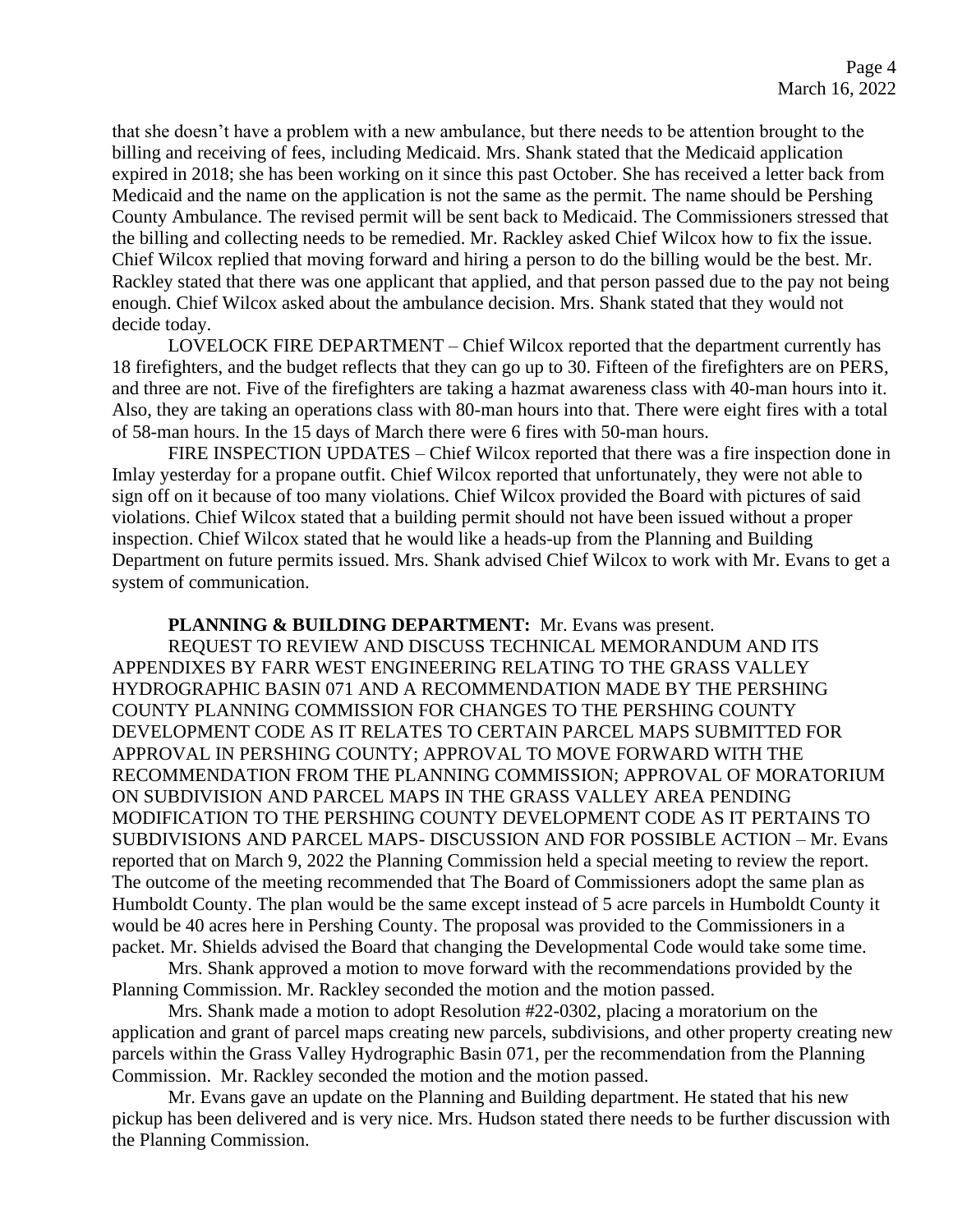Mr. Evans commented on Chief Wilcox's inspection of the propane outfit. Mr. Evans stated that when the people applied for the permit originally the building was intended to only be storage. There was not a permit and inspection done because of the original intention. Now that Mr. Evans is aware of the issue, he contacted the owners and informed them that they will need a permit to proceed.

## **UNCLASSIFIED DEPARTEMENTS, CONT.D:**

GRASS VALLEY FIRE DEPARTMENT – Chief Sean Burke was present via Zoom.

Chief Burke reported that they are still working with the vendor for their new truck. It looks like it will be a few more weeks before it is completed.

Chief Burke stated that they have been training weekly for Wildland fires. He reported that the call volume has been relatively light with no fires. He stated it is still wet out. He said that they did burn a waste pile at the transfer site last week. Chief Burke commended Dan Hill and his crew out in Grass Valley.

GRASS VALLEY ADVISORY BOARD – Sean Burke was present via Zoom.

Mr. Burke announced the new Advisory Chairperson is Linda Workman and the new Vice-Chairperson is Dianna Harrison. Kim Klemish will remain the Advisory Secretary. Paul Schlehr and Sean Burke will remain board members.

Mr. Burke reported that they will be having a regular monthly advisory meeting on March  $28<sup>th</sup>$ . Mrs. Shank stated she is planning on attending. Mr. Burke stated that Mrs. Donaldson is on the agenda to speak about the upcoming Primary Election.

FIRE DEPARTMENT GRANT UPDATES – Mike Heidemann was present via Zoom.

Mr. Heidemann reported that the Equipment Grant was turned in. He will get Mrs. Childs a printed copy of it.

Mr. Heidemann stated that grant for training is on an extension. The final extension date is March  $22<sup>nd</sup>$ . He stated that he will have to obligate 65% of the grant back to FEMA for unused training. Mr. Heidemann is concerned about a grant that they applied for due to some of the questions on the form about qualifications. He stated he is busy researching potential grants for EMS from the USDA. Mrs. Shank asked about the unused training on the FEMA grant. Mr. Heidemann replied that he assumes scheduling of training is difficult.

SAFETY/COMMUNITY HEALTH NURSE/CEMETERY – Cheryl Haas was present via Zoom.

*Request for approval of proposal from Gordon Hostman for Cemetery grave maintenance:* Ms. Haas reported that at the February 15<sup>th</sup> Cemetery Board meeting they approved reaching out to Mr. Hostman for an estimate. Mr. Hostman would be hired to remove a dead tree. The tree removal will be a sensitive process because headstones need to be removed. The money would come from the Cemetery Fund.

Mr. Rackley made a motion to approve hiring Mr. Hostman to remove the dead tree. Mrs. Shank seconded the motion and the motion passed.

PERSHING COUNTY EMERGENCY OPERATIONS MANANGER – Sean Burke was present via Zoom.

Mr. Burke reported that there are two big things coming up. The first is submitting the application for next years' Service Operations Grant in the amount of \$25,000. The grant will fund some additional hazmat related equipment.

The second is applying for the Emergency Management Program Grant. That grant will fund the new Emergency Operations Center.

Mr. Burke stated that everything is on track and they will have their next meeting on April  $6<sup>th</sup>$ . IT DEPARTMENT – Justin Abbott was present.

Mr. Abbott reported that he is still working on the AT&T fiber, and projects for State requirements.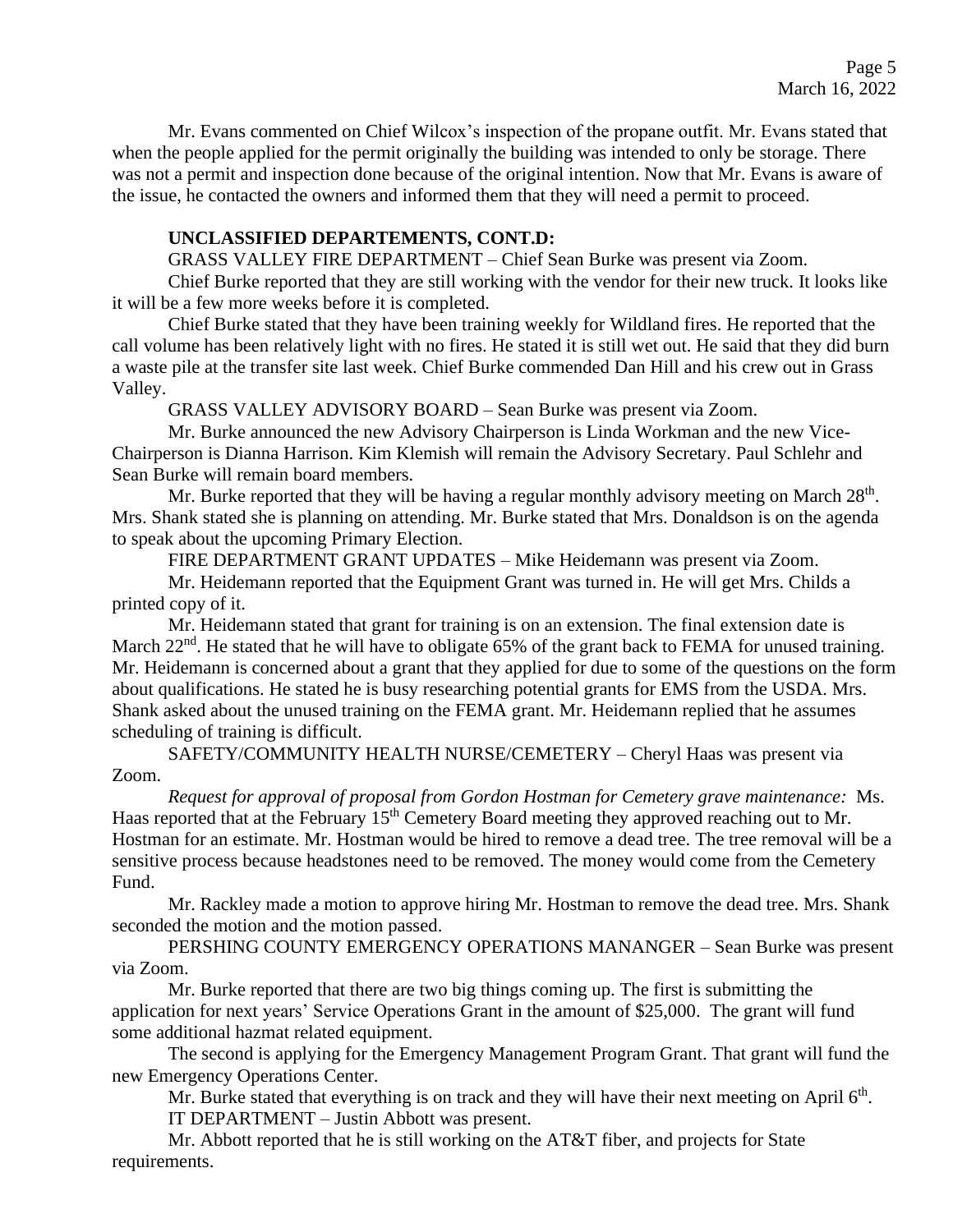Mr. Abbott stated that the applicant for the IT Technician has accepted the offered salary. He relayed that there is some equipment that needs ordered for her when she starts.

ECONOMIC DEVELOPMENT – Heidi Lusby-Angvick was present.

Mrs. Lusby-Angvick reported that 25 people attended a local business brunch with Tom Adams as the speaker. She stated that it was a great opportunity to get the local business on Main Street to collaborate with the local growers.

Mrs. Lusby-Angvick reminded everyone to take the broadband speed tests. The Board Members stated that they have done them a couple of times.

Mrs. Lusby-Angvick reported she is continuing to work on work force development. She is meeting with Great Basin College, Job Connect, Manpower, and Ralph Runge with West Coast Salmon NV next week. They will be discussing a college course for Aquaculture and fish health. West Coast Salmon NV has a Geotech on site, which is exciting. Mrs. Lusby-Angvick reported that Mr. Runge will be in town next week if any of the Board Members would like to meet with him.

Mrs. Lusby-Angvick stated that she will be the representative for the Community Development Block Grant. She will be attending the meetings starting in the beginning of April.

## **BOARD APPOINTMENTS:**

PERSHING COUNTY REGINAL PLANNING COMMISSION (CITY APPOINTMENTS, INFORMATIONAL ONLY) – The City reappointed Galen Reese and Lou Lusardi.

VOLUNTEER ADVISORY BOARD – A letter was received from Mary Jo Zyski.

Mr. Rackley made a motion to appoint Mary Jo Zyski to the Volunteer Advisory Board. Mrs. Shank seconded the motion and the motion passed.

TV ADVISORY BOARD – *Request for approval for Out of State travel for Shelly Nee to attend National Translators Association Conference in Phoenix, AZ May 18-22, 2022:* Mr. Rackley made a motion to approve the Out of State Travel for Shelly Nee. Mrs. Shank seconded the motion and the motion passed.

**ON FAMILY REQUEST FOR APPROVAL TO DONATE PROPERTY TO PERSHING COUNTY, APN# 008-700-20, MINING CLAIMS, #3568 MONSTER AND DRAGON, LOCATED IN THE STAR MINING DISTRICT, PERSHING COUNTY, NEVADA:** Mr. Shields stated that they need to provide a deed and convey it to Pershing County. Mr. Shields sated he will get the contact information and talk with the family on what we need to do to execute the transfer. Mr. Shields advised The Board that steps need to be made before making a motion.

### **DERBY FIELD AIRPORT:** BID REVIEW AND AWARD OF PERSHING COUNTY

DERBY FIELD WATERLINE MATERIALS – Mr. Rackley explained that the materials list went out to bid. There was only one bid that was opened yesterday from Western Nevada Supply. The amount of the bid for materials was \$387,131.92, which is within the budgeted amount. Mrs. Hudson needed clarification on how much was spent on the engineering. Mr. Rackley replied \$37,500.00 was spent on engineering. Mrs. Shank replied that the whole project was approved for \$500,000.00, but the engineering payment was a separate motion. Mr. Rackley stated that the Road Department and the Water Department will be executing the project. Mrs. Hudson asked how much the Water and Road Department will be charging. Mr. Rackley replied that the Road Department is charging \$100,000.00. Mr. Kiel from the Water Department replied that there will be no charge due to the Water Department taking over once the project is completed.

Mr. Rackley made a motion to award the bid to Western Nevada Supply in the amount of \$387,131.92. Motion seconded by Mrs. Shank and passed.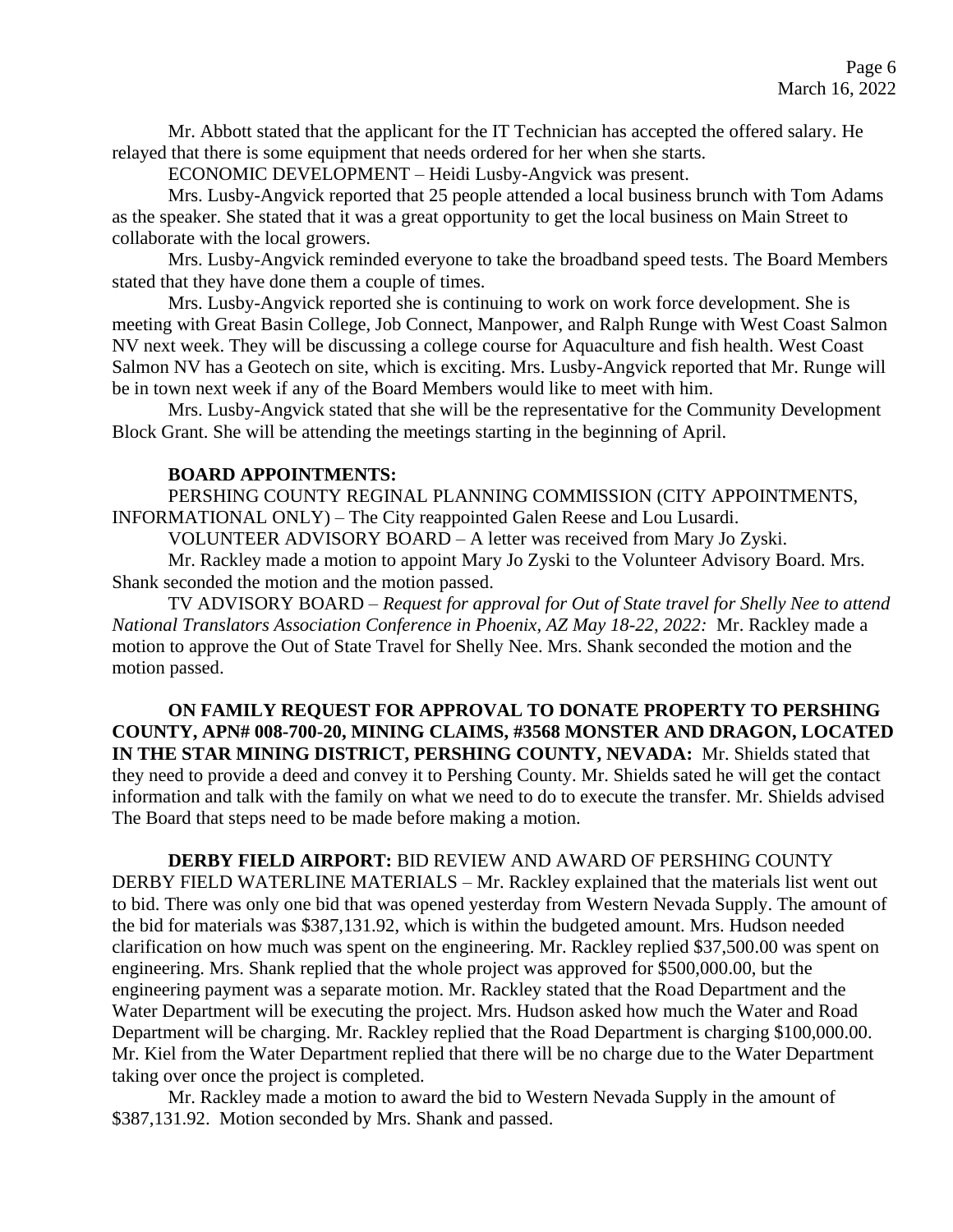### **ELECTED DEPARTMENTS:**

CLERK-TREASURER – Sarah Renfroe, Deputy Clerk-Treasurer was present.

*Approval of corrections/changes to the tax roll; Approval of Interlocal Contract between State of Nevada Department of Health and Human Services, Division of Welfare and Supportive Services-Discussion and Passible Action.* 

Mr. Rackley approved the corrections/changes to the tax roll, as well as the contract between the State of Nevada Department of Health and Human Services and the Division of Welfare and Supportive Services. Mrs. Shank seconded the motion and the motion passed.

RENE CHILDS, RECORDER-AUDITOR – Mrs. Childs presented The Board the Month End Fund Balance Report.

*Proposal from Eide Bailly CPAs & Business Advisors to perform Pershing County's Annual Audit for 6/30/2022:* Mrs. Childs stated the proposed amount is \$92,400.00. Eide Bailly's last pay increase was seven years ago. Last year the County paid \$82,800.00.

Mr. Rackley made a motion to approve the proposal from Eide Bailly CPAs & Business Advisors to perform the Pershing County Audit for the year ending June 30, 2022. Mrs. Shank seconded the motion and the motion passed.

JERRY ALLEN, SHERIFF – *Approval to purchase side-by-side tracks with trailer for use by the Sheriff's Department and TV District, cost not to exceed \$40,000, to be paid from Option Tax:* Mr. Rackley stated that the Sheriff obtained quotes; the side-by-side would be \$23,000; the tracks would be \$10,000 and they would need to buy a trailer. Mrs. Hudson stated that she was under the impression that the money would come from a grant. Sheriff Allen stated that it is a different one. He stated that Mr. Rackley tried to get up to the cell tower a few times this past winter, but his truck couldn't make it. The new equipment would benefit the Sheriff's office and the TV District. Mrs. Shank stated that there is not money allotted in the Option Tax Fund. Mrs. Shank also asked about the trucks that the Sheriff is getting that have tracks on them already. Sheriff Allen stated that he would like to have the trucks and the sideby-side for rescue. Mr. Shields reported that in the Option Tax Fund, there is a clause that states the money could be used for public safety purposes. He also stated that he is concerned about another entity such as the TV District, using the Sheriff's Office Equipment. Mr. Shields suggested renting the equipment when needed. Sheriff Allen stated the renting would be about \$500.00 a day at a two-day minimum. Sheriff Allen stated that this could be discussed further in the budget meeting. Mrs. Hudson agreed.

**DIVISION OF WATER RESOURCES REQUEST TO LEVY A SPECIAL ASSESSMENT ON THE GROUNDWATER BASINS WITHIN PERSHING COUNTY FOR FISCAL YEAR JULY 1, 2022, TO JUNE 30, 2023: HUALAPAI FLAT-\$1,621.33; BLACK ROCK DESERT- \$95.30; DESERT VALLEY- \$4.07; GRASS VALLEY- \$14,757.40; IMLAY AREA- \$7,456.33; DIXIE VALLEY- \$1,382.53; BUENA VISTA- \$6,969.09; BUFFALO VALLEY- \$1,495.23; LOVELOCK VALLEY- \$11,158.59; FOR A TOTAL OF \$44,939.87:** Mrs. Shank made to approve the special assessments as submitted. Mr. Rackley seconded the motion and the motion passed.

**ITEMS FOR FUTURE AGENDAS:** Regional Streets need to be discussed. An RTC meeting was scheduled for later in April.

**CORRESPONDENCE:** There was no additional correspondence discussed.

**MATTERS OF THE BOARD FOR DISCUSSION, BOARD MEMBER REPORTS, BOARD LIAISON REPORTS:** Mr. Rackley stated that with the new Advisory Board Member they will be able to have a meeting. Mrs. Shank stated that she has t-shirt sizes for the Recycling Center Volunteers that she will pass on to Mr. Rackley.